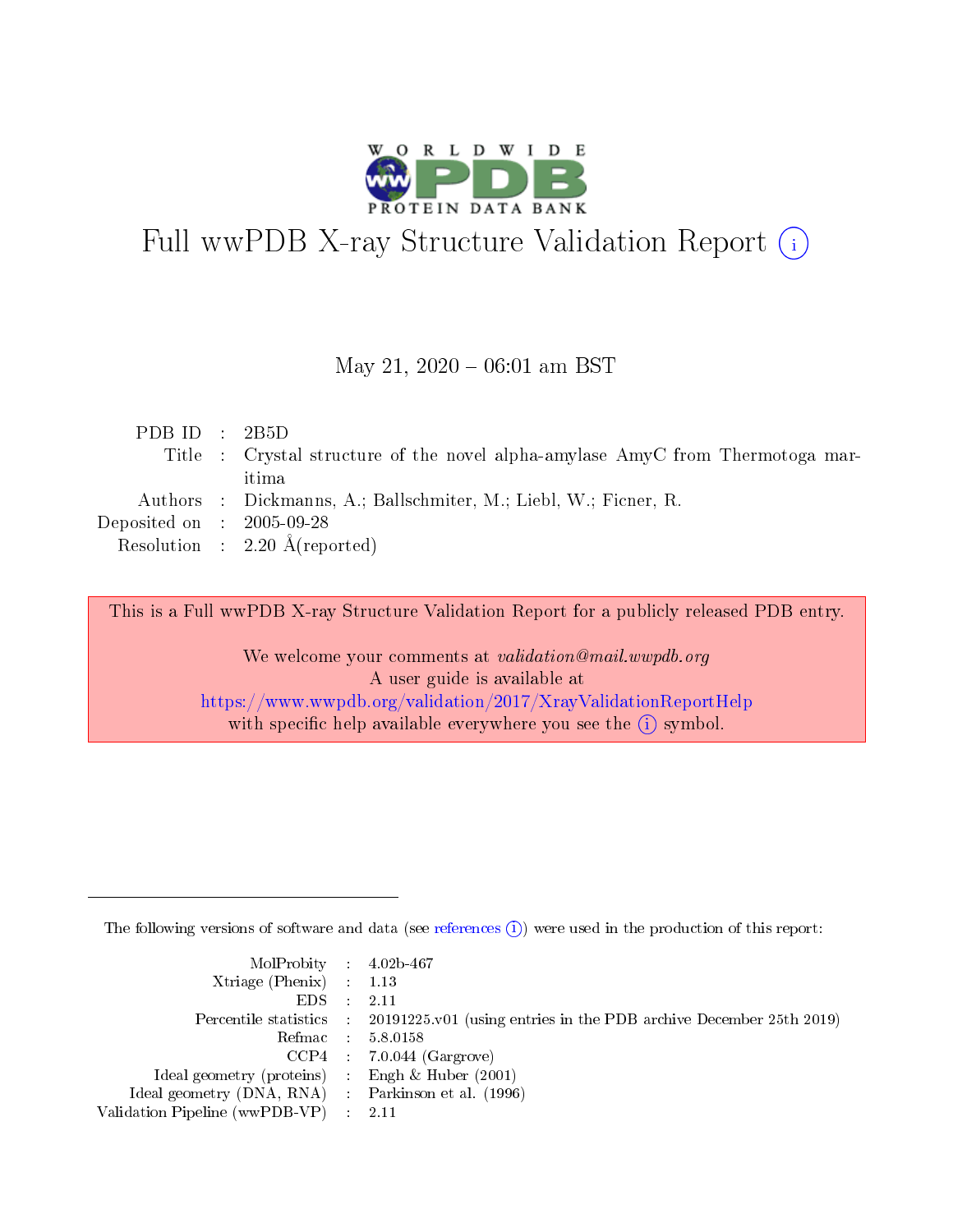# 1 [O](https://www.wwpdb.org/validation/2017/XrayValidationReportHelp#overall_quality)verall quality at a glance  $(i)$

The following experimental techniques were used to determine the structure: X-RAY DIFFRACTION

The reported resolution of this entry is 2.20 Å.

Percentile scores (ranging between 0-100) for global validation metrics of the entry are shown in the following graphic. The table shows the number of entries on which the scores are based.



| Metric                | Whole archive       | Similar resolution                                                     |  |  |
|-----------------------|---------------------|------------------------------------------------------------------------|--|--|
|                       | (# $\rm{Entries}$ ) | $(\#\text{Entries},\, \text{resolution}\; \text{range}(\textup{\AA}))$ |  |  |
| $R_{free}$            | 130704              | 4898 (2.20-2.20)                                                       |  |  |
| Clashscore            | 141614              | $5594(2.20-2.20)$                                                      |  |  |
| Ramachandran outliers | 138981              | $5503(2.20-2.20)$                                                      |  |  |
| Sidechain outliers    | 138945              | $5504(2.20-2.20)$                                                      |  |  |
| RSRZ outliers         | 127900              | $4800(2.20-2.20)$                                                      |  |  |

The table below summarises the geometric issues observed across the polymeric chains and their fit to the electron density. The red, orange, yellow and green segments on the lower bar indicate the fraction of residues that contain outliers for  $>=$  3, 2, 1 and 0 types of geometric quality criteria respectively. A grey segment represents the fraction of residues that are not modelled. The numeric value for each fraction is indicated below the corresponding segment, with a dot representing fractions  $\epsilon=5\%$  The upper red bar (where present) indicates the fraction of residues that have poor fit to the electron density. The numeric value is given above the bar.

|           | $\alpha$ hain | Length     | Quality of chain |     |    |  |  |  |
|-----------|---------------|------------|------------------|-----|----|--|--|--|
|           |               |            | 7%               |     |    |  |  |  |
| <u>д.</u> | <b>A A</b>    | 500<br>J∠C | 70%              | 23% | 5% |  |  |  |

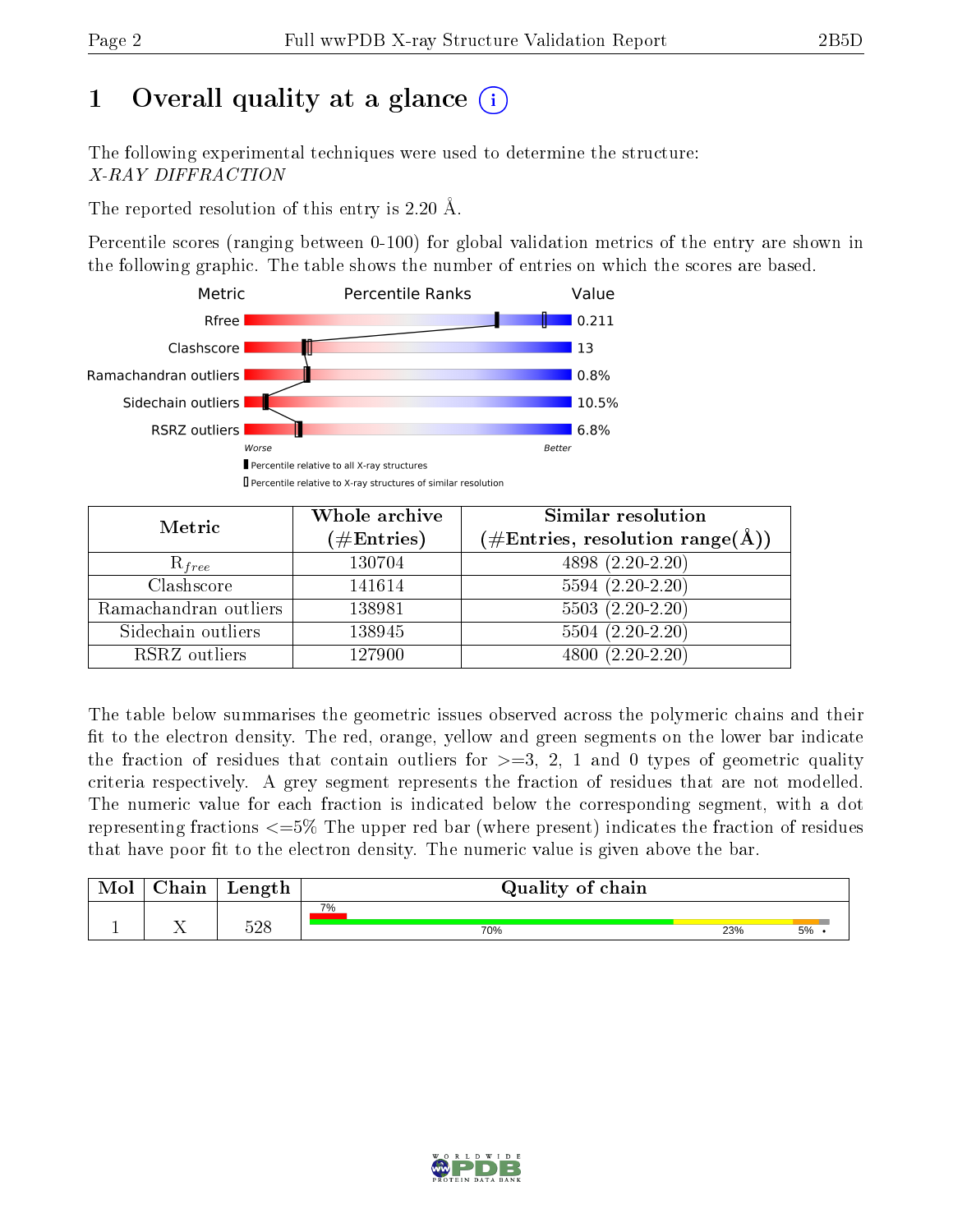# 2 Entry composition (i)

There are 2 unique types of molecules in this entry. The entry contains 4660 atoms, of which 0 are hydrogens and 0 are deuteriums.

In the tables below, the ZeroOcc column contains the number of atoms modelled with zero occupancy, the AltConf column contains the number of residues with at least one atom in alternate conformation and the Trace column contains the number of residues modelled with at most 2 atoms.

Molecule 1 is a protein called alpha-Amylase.

| Mol | Chain | Residues | $\rm{Atoms}$  |      |     |     | ZeroOcc | $\mid \text{AltConf} \mid \text{Trace} \mid$ |  |  |
|-----|-------|----------|---------------|------|-----|-----|---------|----------------------------------------------|--|--|
|     |       | 518      | Totar<br>4343 | 2802 | 728 | 789 |         |                                              |  |  |

• Molecule 2 is water.

|  | $\text{Mol}$   Chain   Residues  <br>Atoms |                         | $\perp$ ZeroOcc $\sqrt{\text{AltConf}}$ |  |
|--|--------------------------------------------|-------------------------|-----------------------------------------|--|
|  |                                            | - Fotal<br>317<br>- 317 |                                         |  |

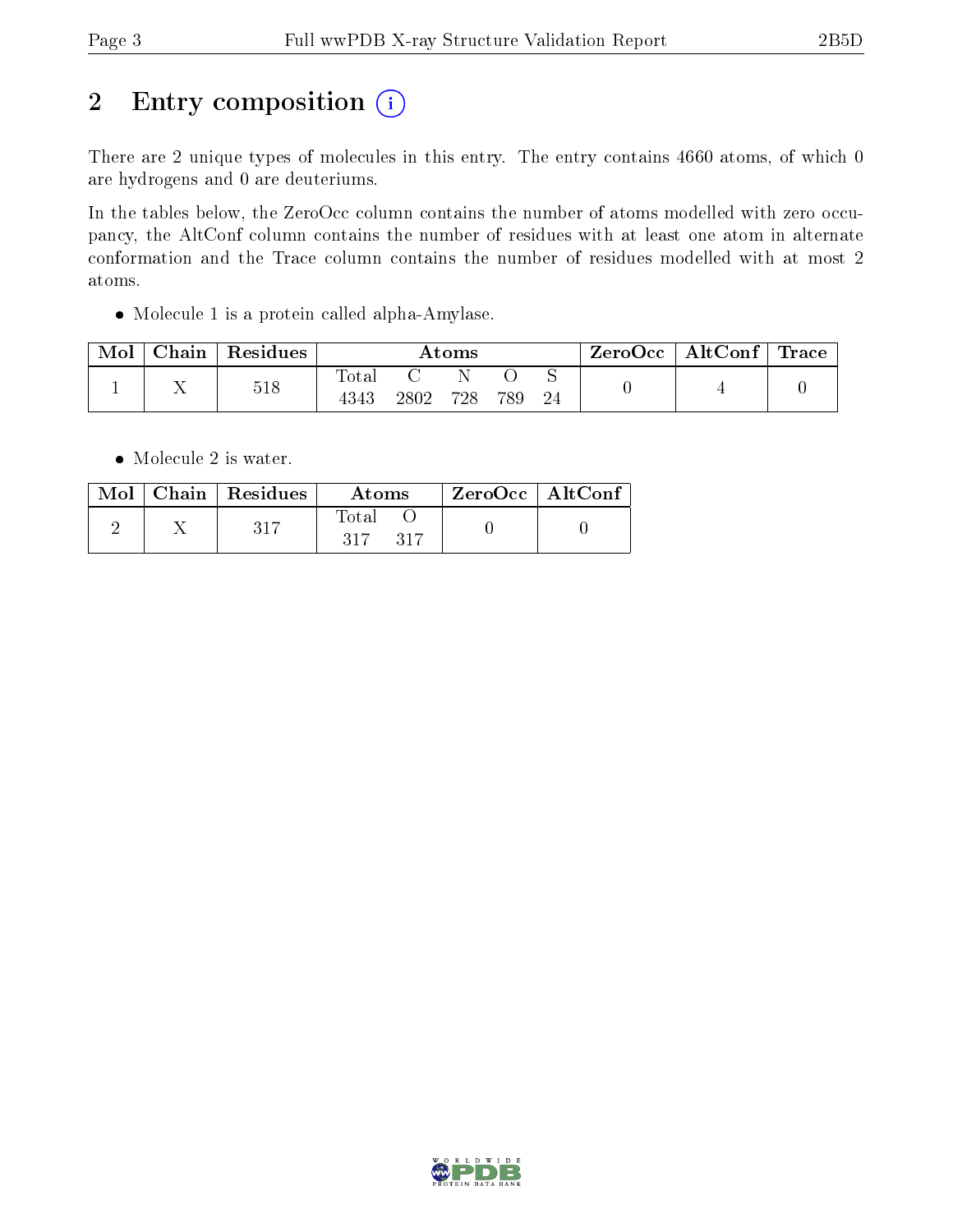# 3 Residue-property plots  $(i)$

These plots are drawn for all protein, RNA and DNA chains in the entry. The first graphic for a chain summarises the proportions of the various outlier classes displayed in the second graphic. The second graphic shows the sequence view annotated by issues in geometry and electron density. Residues are color-coded according to the number of geometric quality criteria for which they contain at least one outlier: green  $= 0$ , yellow  $= 1$ , orange  $= 2$  and red  $= 3$  or more. A red dot above a residue indicates a poor fit to the electron density (RSRZ  $> 2$ ). Stretches of 2 or more consecutive residues without any outlier are shown as a green connector. Residues present in the sample, but not in the model, are shown in grey.



• Molecule 1: alpha-Amylase

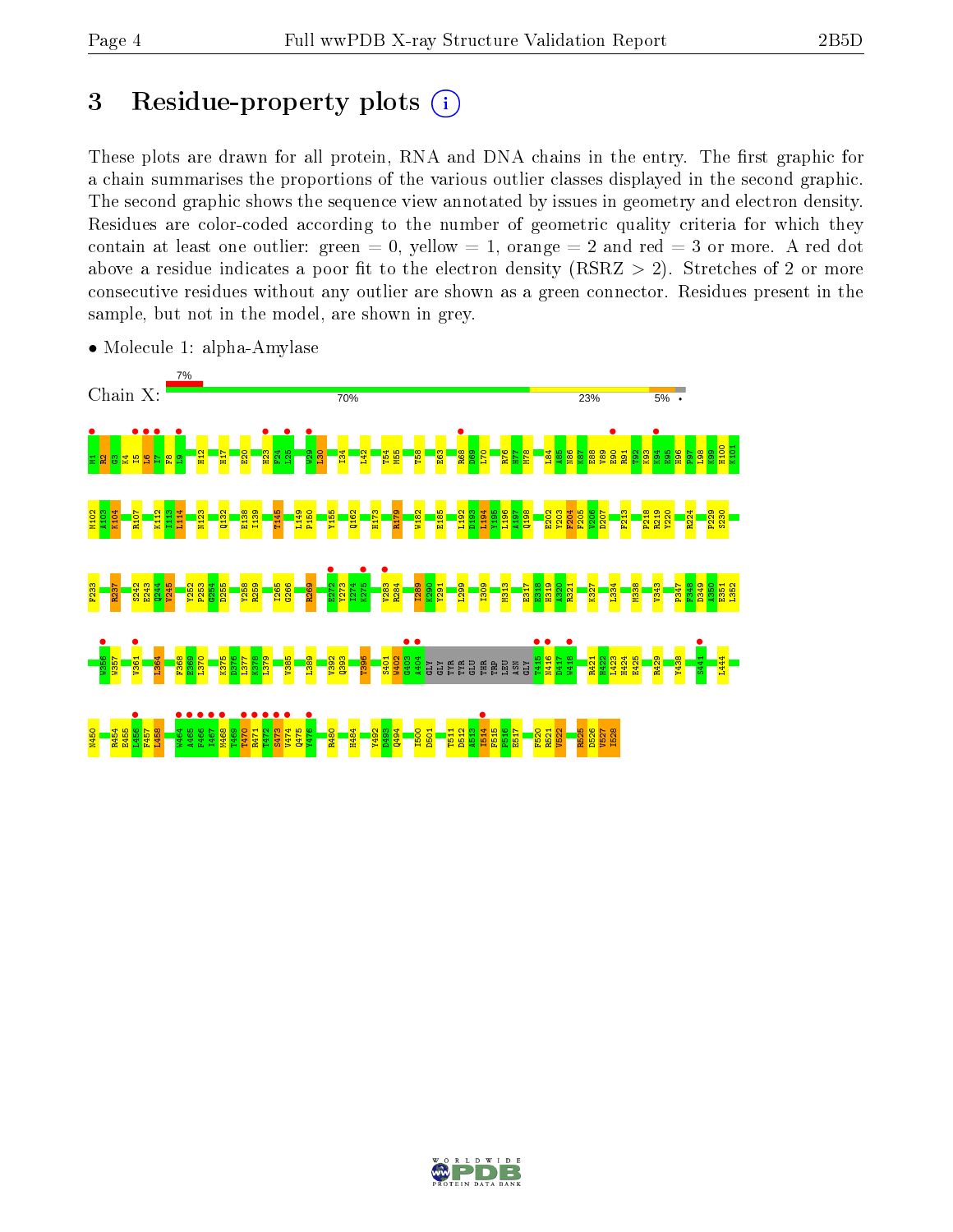# 4 Data and refinement statistics  $(i)$

| Property                                                         | Value                                           | Source                       |
|------------------------------------------------------------------|-------------------------------------------------|------------------------------|
| Space group                                                      | I 41 2 2                                        | Depositor                    |
| Cell constants                                                   | $112.16\text{\AA}$<br>112.16Å<br>335.54Å        | Depositor                    |
| a, b, c, $\alpha$ , $\beta$ , $\gamma$                           | $90.00^\circ$<br>$90.00^\circ$<br>$90.00^\circ$ |                              |
| Resolution $(A)$                                                 | 30.00<br>$-2.20$                                | Depositor                    |
|                                                                  | $29.97 - 2.20$                                  | <b>EDS</b>                   |
| % Data completeness                                              | $90.8$ $(30.00-2.20)$                           | Depositor                    |
| (in resolution range)                                            | $90.8(29.97-2.20)$                              | <b>EDS</b>                   |
| $R_{merge}$                                                      | (Not available)                                 | Depositor                    |
| $\mathrm{R}_{sym}$                                               | (Not available)                                 | Depositor                    |
| $\langle I/\sigma(I) \rangle^{-1}$                               | $1.66$ (at 2.20 Å)                              | $\overline{\text{X}}$ triage |
| Refinement program                                               | <b>REFMAC 5.2.0013</b>                          | Depositor                    |
| $R, R_{free}$                                                    | 0.219, 0.257                                    | Depositor                    |
|                                                                  | $0.219$ ,<br>0.211                              | DCC                          |
| $R_{free}$ test set                                              | 2488 reflections $(5.01\%)$                     | wwPDB-VP                     |
| Wilson B-factor $(A^2)$                                          | 50.4                                            | Xtriage                      |
| Anisotropy                                                       | 0.462                                           | Xtriage                      |
| Bulk solvent $k_{sol}(\text{e}/\text{A}^3), B_{sol}(\text{A}^2)$ | $0.35$ , 49.0                                   | <b>EDS</b>                   |
| L-test for twinning <sup>2</sup>                                 | $< L >$ = 0.50, $< L2$ > = 0.34                 | Xtriage                      |
| Estimated twinning fraction                                      | No twinning to report.                          | Xtriage                      |
| $\overline{F_o}, \overline{F_c}$ correlation                     | 0.96                                            | <b>EDS</b>                   |
| Total number of atoms                                            | 4660                                            | wwPDB-VP                     |
| Average B, all atoms $(A^2)$                                     | 60.0                                            | wwPDB-VP                     |

Xtriage's analysis on translational NCS is as follows: The largest off-origin peak in the Patterson function is 2.77% of the height of the origin peak. No significant pseudotranslation is detected.

<sup>&</sup>lt;sup>2</sup>Theoretical values of  $\langle |L| \rangle$ ,  $\langle L^2 \rangle$  for acentric reflections are 0.5, 0.333 respectively for untwinned datasets, and 0.375, 0.2 for perfectly twinned datasets.



<span id="page-4-1"></span><span id="page-4-0"></span><sup>1</sup> Intensities estimated from amplitudes.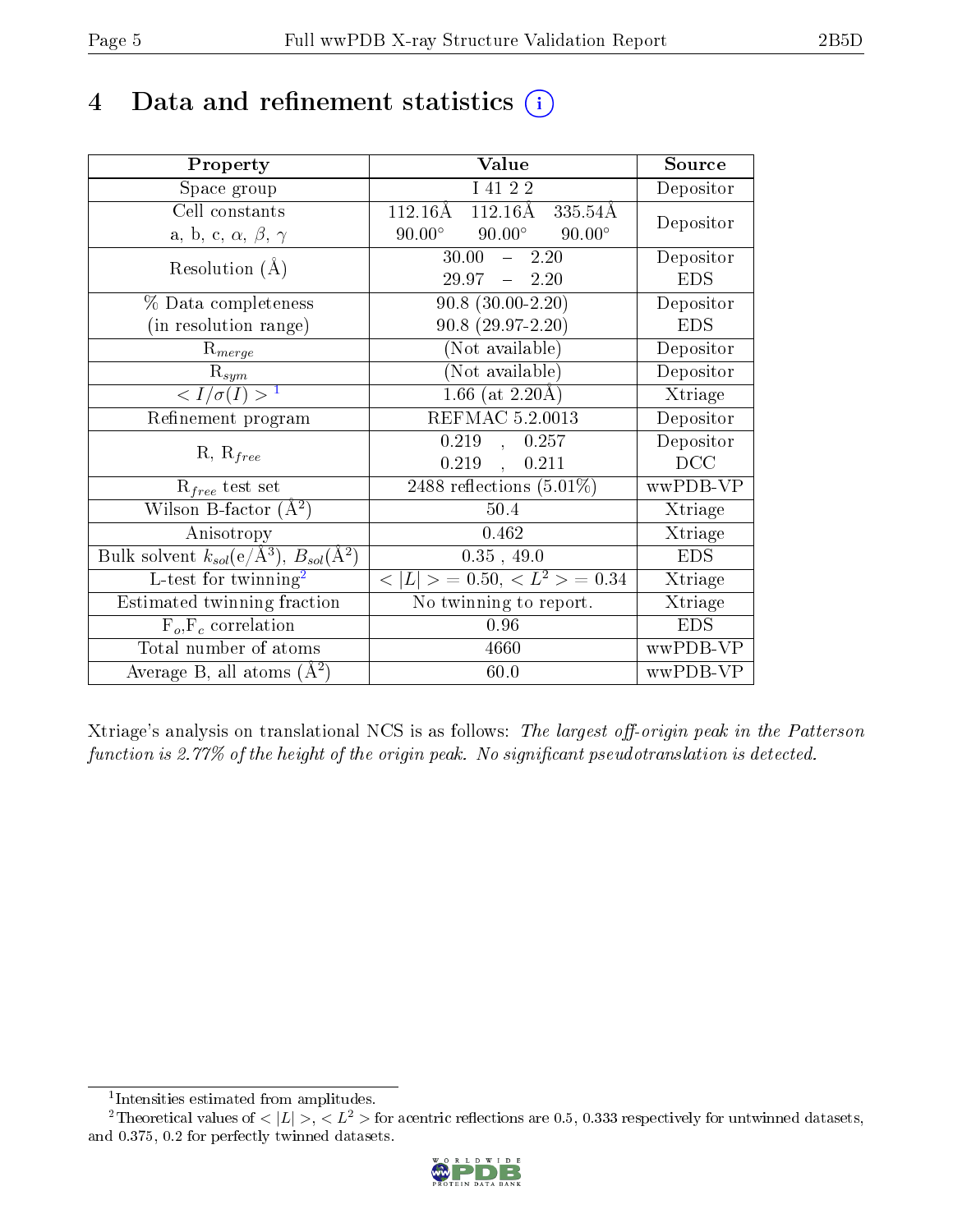# 5 Model quality  $(i)$

## 5.1 Standard geometry  $(i)$

The Z score for a bond length (or angle) is the number of standard deviations the observed value is removed from the expected value. A bond length (or angle) with  $|Z| > 5$  is considered an outlier worth inspection. RMSZ is the root-mean-square of all Z scores of the bond lengths (or angles).

| Mol | Chain |      | Bond lengths            | Bond angles |                   |  |
|-----|-------|------|-------------------------|-------------|-------------------|--|
|     |       | RMSZ | $\# Z  > 5$             | RMSZ        | $\# Z  > 5$       |  |
|     |       | 0.84 | $^{\prime}4486~(0.0\%)$ | 0.85        | $6/6059$ $(0.1\%$ |  |

Chiral center outliers are detected by calculating the chiral volume of a chiral center and verifying if the center is modelled as a planar moiety or with the opposite hand.A planarity outlier is detected by checking planarity of atoms in a peptide group, atoms in a mainchain group or atoms of a sidechain that are expected to be planar.

|  | $\begin{array}{ c c c }\hline \text{Mol} & \text{Chain} & \#\text{Chirality outliers} & \#\text{Planarity outliers} \end{array}$ |
|--|----------------------------------------------------------------------------------------------------------------------------------|
|  |                                                                                                                                  |

All (1) bond length outliers are listed below:

|  |  |                            | $\vert$ Mol $\vert$ Chain $\vert$ Res $\vert$ Type $\vert$ Atoms $\vert$ Z $\vert$ Observed( $\rm{A}$ ) $\vert$ Ideal( $\rm{A}$ ) |  |
|--|--|----------------------------|-----------------------------------------------------------------------------------------------------------------------------------|--|
|  |  | $517$   GLU   CB-CG   5.14 | 1.6.                                                                                                                              |  |

All (6) bond angle outliers are listed below:

| Mol | Chain | Res | Type       | Atoms        | Z       | Observed $(°)$ | Ideal(°) |
|-----|-------|-----|------------|--------------|---------|----------------|----------|
|     | Х     | 237 | ARG        | $NE- CZ-NH2$ | $-8.02$ | 116.29         | 120.30   |
|     | Х     | 525 | $\rm{ARG}$ | $NE- CZ-NH2$ | $-7.10$ | 116.75         | 120.30   |
|     | Х     | 338 | <b>MET</b> | $CG-SD-CE$   | $-6.21$ | 90.26          | 100.20   |
|     | Х     | 6   | LEU        | $CA-CB-CG$   | 5.88    | 128.84         | 115.30   |
|     | Х     | 525 | ARG        | $NE- CZ-NH1$ | 5.56    | 123.08         | 120.30   |
|     |       | 458 | LEU        | $CB-CG-CD1$  | 5.44    | 120.25         | 111.00   |

There are no chirality outliers.

All (2) planarity outliers are listed below:

| $Mol$   Chain |     |       | Res   Type   Group |
|---------------|-----|-------|--------------------|
|               | 402 | 'TRP- | Peptide            |
|               | 527 | VAL   | Peptide            |

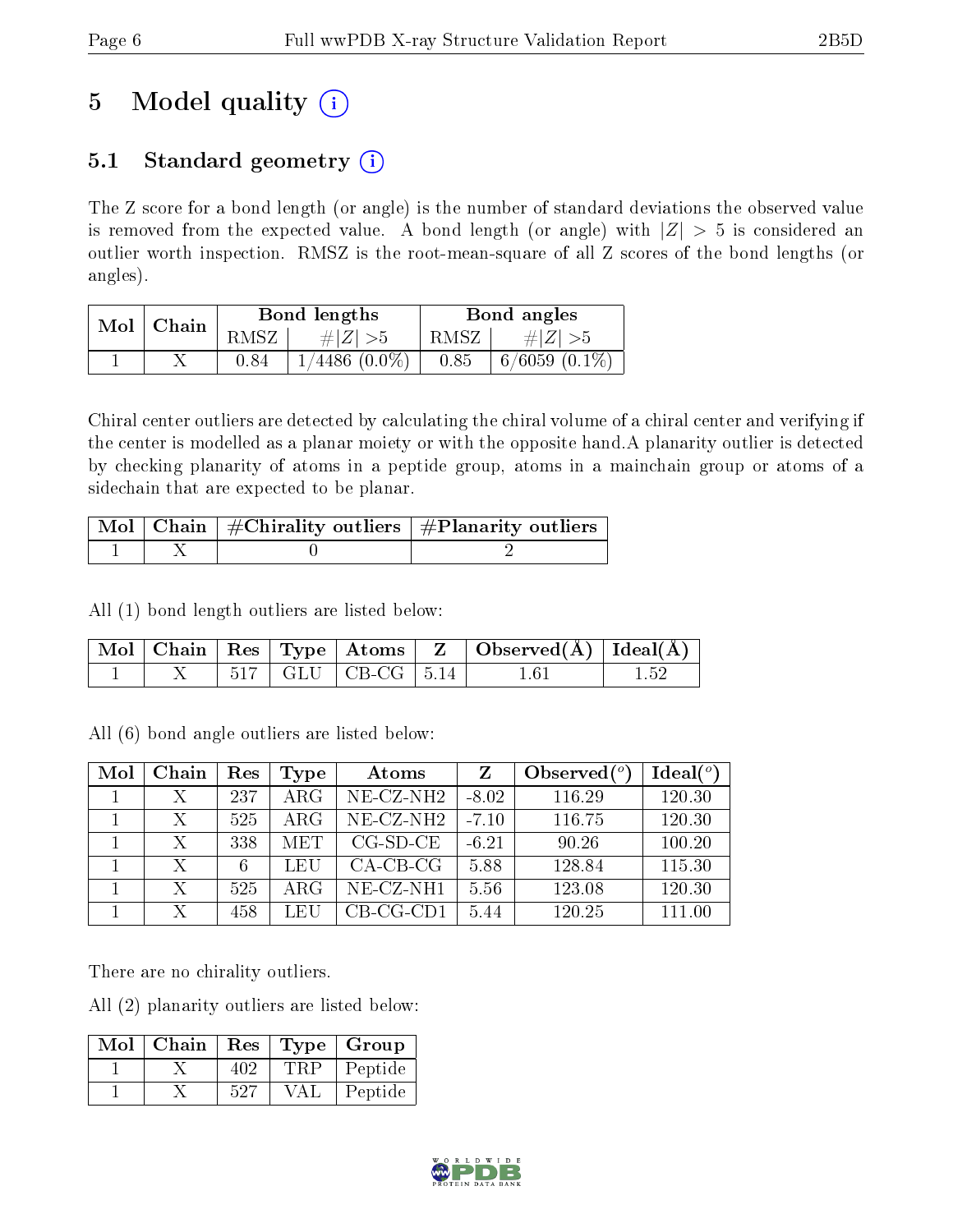### 5.2 Too-close contacts  $(i)$

In the following table, the Non-H and H(model) columns list the number of non-hydrogen atoms and hydrogen atoms in the chain respectively. The H(added) column lists the number of hydrogen atoms added and optimized by MolProbity. The Clashes column lists the number of clashes within the asymmetric unit, whereas Symm-Clashes lists symmetry related clashes.

| Mol |      |  | Chain   Non-H   H(model)   H(added)   Clashes   Symm-Clashes |
|-----|------|--|--------------------------------------------------------------|
|     | 4343 |  |                                                              |
|     |      |  |                                                              |
|     |      |  |                                                              |

The all-atom clashscore is defined as the number of clashes found per 1000 atoms (including hydrogen atoms). The all-atom clashscore for this structure is 13.

All (114) close contacts within the same asymmetric unit are listed below, sorted by their clash magnitude.

| Atom-1              | Atom-2                          | Interatomic      | Clash         |
|---------------------|---------------------------------|------------------|---------------|
|                     |                                 | distance $(\AA)$ | overlap $(A)$ |
| 1:X:179:ARG:NH2     | 1:X:202:GLU:OE2                 | 1.83             | 1.10          |
| 1:X:63:GLU:OE2      | 1:X:514:ILE:O                   | 1.74             | 1.06          |
| 1:X:219:ARG:H       | 1:X:393:GLN:HE22                | 1.04             | 1.02          |
| 1:X:5:ILE:HD11      | $1: X:379: LEU: \overline{CD2}$ | 1.93             | 0.98          |
| 1:X:526:ASP:HB2     | 2:X:565:HOH:O                   | 1.62             | 0.97          |
| 1:X:352:LEU:HB3     | 2:X:650:HOH:O                   | 1.65             | 0.97          |
| 1:X:145:THR:HG21    | 1:X:457:PHE:O                   | 1.67             | 0.95          |
| 1:X:207:ASP:OD1     | 1:X:237:ARG:NH2                 | 2.03             | 0.91          |
| 1: X: 2: ARG: HH11  | 1:X:2:ARG:HB3                   | 1.39             | 0.86          |
| 1:X:179:ARG:NE      | 2:X:709:HOH:O                   | 2.08             | 0.86          |
| 1:X:351:GLU:HB3     | 2:X:666:HOH:O                   | 1.78             | 0.84          |
| 1:X:179:ARG:CZ      | 2:X:709:HOH:O                   | 2.24             | 0.83          |
| 1:X:179:ARG:NH1     | 2:X:709:HOH:O                   | 2.12             | 0.82          |
| 1:X:5:ILE:HD11      | 1:X:379:LEU:HD23                | 1.63             | 0.81          |
| 1:X:454[B]:ARG:HH21 | 1:X:514:ILE:N                   | 1.82             | 0.77          |
| 1:X:219:ARG:N       | 1:X:393:GLN:HE22                | 1.82             | 0.75          |
| 1:X:179:ARG:NH2     | 1: X: 202: GLU: CD              | 2.41             | 0.75          |
| 1:X:2:ARG:HH11      | 1:X:2:ARG:CB                    | 2.00             | 0.73          |
| 1:X:377:LEU:O       | 2:X:529:HOH:O                   | 2.09             | 0.70          |
| 1:X:269:ARG:HG2     | 1: X: 273: TYR: CD1             | 2.26             | 0.69          |
| 1:X:96:HIS:HD2      | 1: X:98: LEU:H                  | $1.39\,$         | 0.69          |
| 1:X:526:ASP:CB      | 2:X:565:HOH:O                   | 2.28             | 0.68          |
| 1: X: 2: ARG: HH11  | 1:X:2:ARG:CG                    | 2.06             | 0.67          |
| 1: X:219: ARG:H     | 1:X:393:GLN:NE2                 | 1.86             | 0.67          |
| 1:X:454[B]:ARG:NH1  | 1:X:515:PHE:O                   | 2.26             | 0.67          |

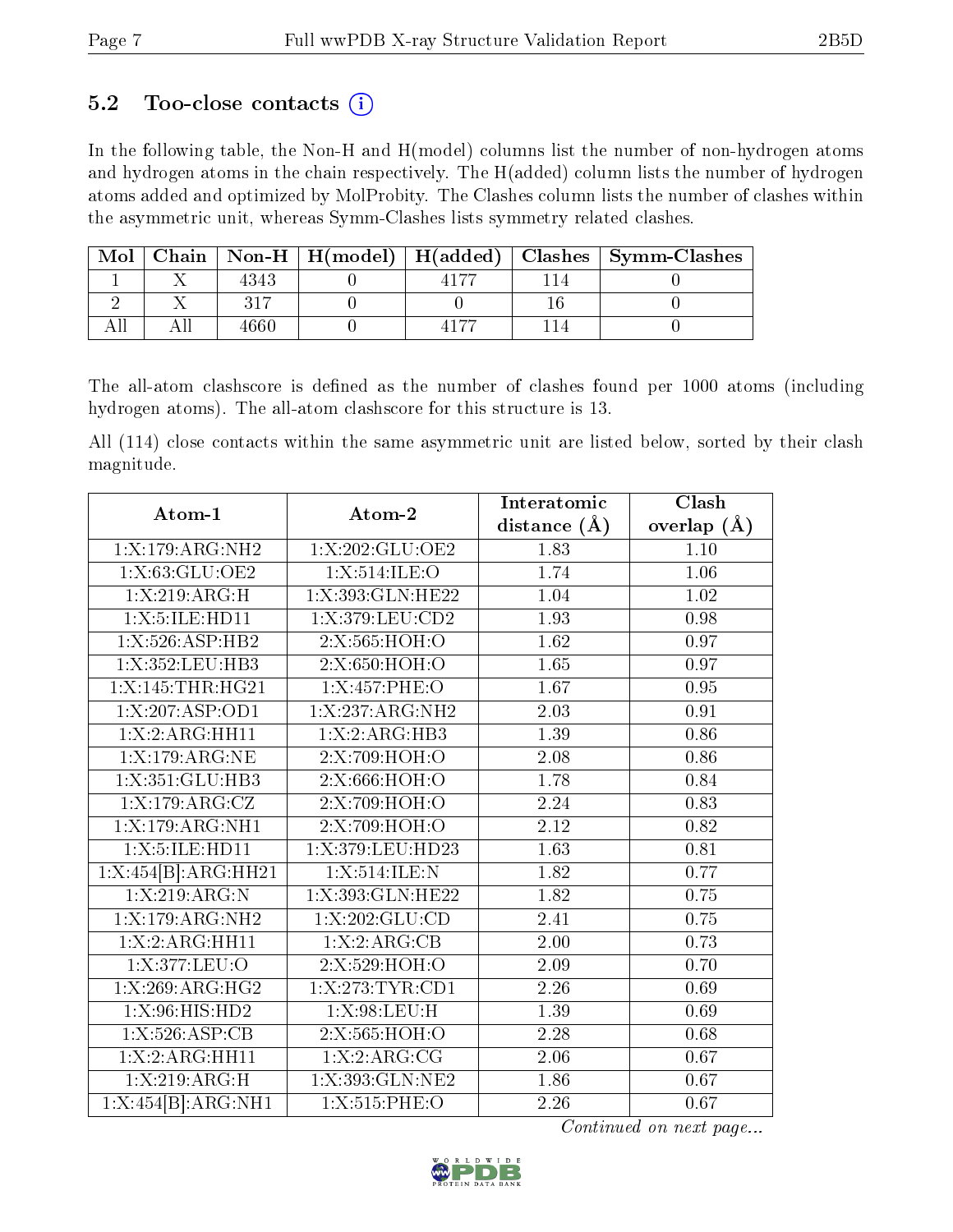| Communaca from previous page |                                                           |                | $\overline{\text{Clash}}$ |
|------------------------------|-----------------------------------------------------------|----------------|---------------------------|
| Atom-1                       | Atom-2                                                    | distance $(A)$ | overlap $(\AA)$           |
| 1: X: 5: ILE: CD1            | 1:X:379:LEU:HD23                                          | 2.26           | 0.64                      |
| 1:X:179:ARG:HH22             | 1: X: 202: GLU: CD                                        | 2.00           | 0.64                      |
| 1:X:12:HIS:HD2               | 1:X:58:THR:OG1                                            | 1.80           | 0.63                      |
| 1:X:224:ARG:NH2              | 1:X:389:LEU:HG                                            | 2.13           | 0.63                      |
| 1:X:185:GLU:O                | $1: X:401: \overline{\text{SER:HB2}}$                     | 1.99           | 0.62                      |
| 1:X:258:TYR:OH               | 1:X:319:HIS:HD2                                           | 1.83           | 0.62                      |
| 1:X:100:HIS:CE1              | 1:X:104:LYS:HD3                                           | 2.35           | 0.61                      |
| 1: X: 526: ASP: CG           | 2:X:565:HOH:O                                             | 2.39           | 0.61                      |
| 1: X:438: TYR:O              | 1:X:521:ARG:HD3                                           | 2.00           | 0.60                      |
| 1:X:454[B]:ARG:NH1           | $1:X:\overline{454[B]:}\overline{\text{ARG}:}\text{HG2}}$ | 2.15           | 0.60                      |
| 1: X: 266: GLY: O            | 1:X:284:ARG:HD2                                           | 2.01           | 0.59                      |
| 1:X:155:TYR:OH               | 1: X:424: HIS: HD2                                        | 1.85           | 0.59                      |
| 1:X:454[B]:ARG:HH12          | 1:X:515:PHE:HB2                                           | 1.66           | 0.58                      |
| 1: X:416: ASN:HB3            | 2:X:663:HOH:O                                             | 2.02           | 0.58                      |
| 1:X:309:ILE:O                | 1:X:313:MET:HG2                                           | 2.03           | 0.58                      |
| 1:X:132:GLN:NE2              | 1:X:139:ILE:H                                             | 2.02           | 0.58                      |
| 1:X:317:GLU:HG3              | 1:X:321:ARG:NH1                                           | 2.19           | 0.58                      |
| 1:X:527:VAL:O                | 1:X:528:ILE:HB                                            | 2.06           | 0.56                      |
| 1: X:88: GLU:OE2             | 1: X: 269: ARG: HD3                                       | 2.06           | 0.55                      |
| 1:X:5:ILE:CD1                | 1:X:379:LEU:CD2                                           | 2.76           | 0.55                      |
| 1:X:8:PHE:O                  | 1:X:347:PRO:HA                                            | 2.07           | 0.54                      |
| 1:X:473:SER:O                | 1:X:475:GLN:N                                             | 2.40           | 0.54                      |
| 1:X:78:MET:HB3               | $1:$ X:114:LEU:HG                                         | 1.90           | 0.54                      |
| 1:X:265:ILE:HD13             | 1:X:289:ILE:CD1                                           | 2.39           | 0.53                      |
| 1:X:63:GLU:OE1               | 1:X:173:HIS:CE1                                           | 2.61           | 0.53                      |
| 1:X:494:GLN:NE2              | 1:X:501:ASP:H                                             | 2.07           | 0.53                      |
| 1: X:86: ASN: HA             | 1:X:89:VAL:HG12                                           | 1.91           | 0.53                      |
| 1:X:450:ASN:ND2              | $1: X:520:$ PHE:H                                         | 2.06           | 0.53                      |
| 1: X: 2: ARG: HH22           | 1:X:375:LYS:HA                                            | 1.75           | 0.52                      |
| 1:X:78:MET:CB                | 1:X:114:LEU:HG                                            | 2.39           | 0.52                      |
| 1:X:429:ARG:HG2              | 1:X:492:TYR:CE1                                           | 2.46           | 0.51                      |
| 1: X:203: TYR: HA            | 1: X: 233: PHE:O                                          | 2.09           | 0.51                      |
| 1:X:253:PRO:HG3              | 1:X:357:TRP:CD2                                           | 2.46           | 0.51                      |
| 1:X:455:GLU:OE1              | 1:X:512:ASP:OD2                                           | 2.28           | 0.51                      |
| 1:X:450:ASN:O                | 1:X:454[A]:ARG:HG3                                        | 2.10           | 0.51                      |
| 1:X:522:VAL:O                | $1: X: 525: \overline{\text{ARG:H}D2}$                    | 2.11           | 0.51                      |
| 1: X:8:PHE: CZ               | $1: X: 182[B]$ : TRP: CD1                                 | 2.99           | 0.50                      |
| 1:X:494:GLN:HB3              | 1:X:500:ILE:HA                                            | 1.94           | 0.50                      |
| 1:X:5:ILE:HD11               | 1:X:379:LEU:HD22                                          | 1.91           | 0.50                      |
| 1:X:17:HIS:O                 | 2:X:665:HOH:O                                             | 2.19           | 0.50                      |
| 1: X:30: LEU:O               | 1:X:34:ILE:HG13                                           | 2.11           | 0.50                      |

Continued from previous page.

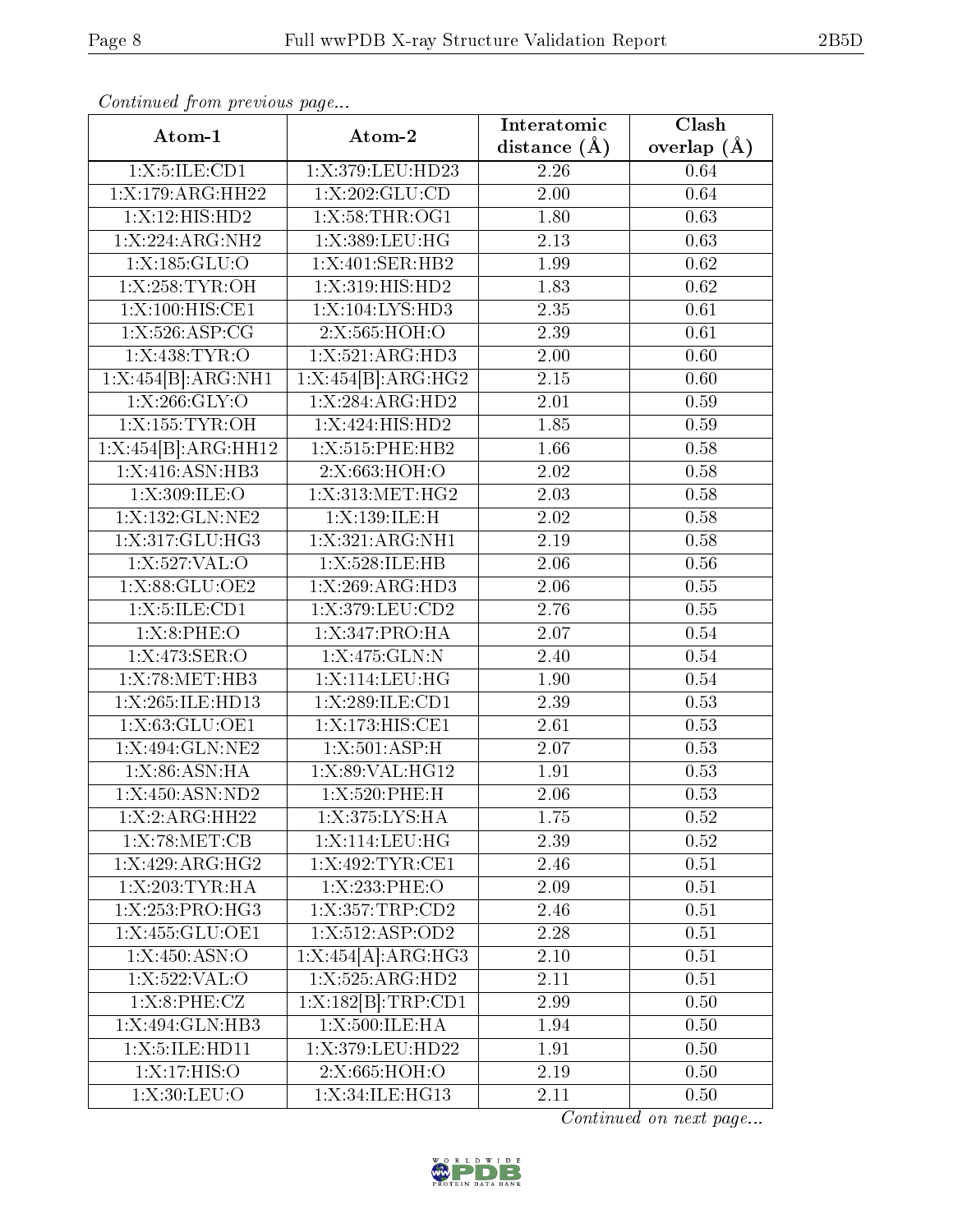| $\emph{Continued from previous page}$ |                               |                   |                          |  |
|---------------------------------------|-------------------------------|-------------------|--------------------------|--|
| Atom-1                                | Atom-2                        | Interatomic       | Clash<br>overlap $(\AA)$ |  |
|                                       |                               | distance $(\AA)$  |                          |  |
| 1:X:480:ARG:CZ                        | 1:X:484:HIS:HE1               | 2.24              | 0.49                     |  |
| 1:X:2:ARG:NH1                         | 1: X: 2: ARG: HG2             | 2.26              | 0.49                     |  |
| 1:X:237:ARG:HG2                       | 2:X:562:HOH:O                 | 2.13              | 0.49                     |  |
| 1:X:89:VAL:HG21                       | 1:X:107:ARG:HH21              | 1.77              | 0.49                     |  |
| 1:X:93:LYS:HA                         | 1:X:100:HIS:CD2               | 2.48              | 0.49                     |  |
| 1:X:258:TYR:OH                        | 1: X:319: HIS: CD2            | 2.65              | 0.48                     |  |
| 1: X: 2: ARG: CG                      | 1: X: 2: ARG: NH1             | $2.\overline{68}$ | 0.48                     |  |
| 1:X:455:GLU:OE2                       | 1:X:484:HIS:HD2               | 1.97              | 0.48                     |  |
| 1:X:361:VAL:HG22                      | 2:X:532:HOH:O                 | 2.14              | 0.48                     |  |
| 1:X:450:ASN:HD21                      | 1:X:520:PHE:H                 | 1.60              | 0.48                     |  |
| 1:X:327:LYS:HE2                       | 1:X:327:LYS:HA                | 1.97              | 0.47                     |  |
| 1: X:229: PRO:CD                      | 1:X:396:THR:HG22              | 2.44              | 0.47                     |  |
| 1:X:480:ARG:HA                        | 1:X:480:ARG:HD2               | 1.70              | 0.47                     |  |
| 1:X:242:SER:O                         | 1:X:245:VAL:HG13              | 2.14              | 0.47                     |  |
| 1:X:317:GLU:HG3                       | 1:X:321:ARG:HH11              | 1.78              | 0.47                     |  |
| 1:X:2:ARG:HH12                        | 1:X:375:LYS:C                 | 2.18              | 0.46                     |  |
| 1:X:132:GLN:HE21                      | 1:X:139:ILE:H                 | 1.62              | 0.46                     |  |
| 1:X:182[B]:TRP:HD1                    | 1:X:205:PHE:CD1               | 2.34              | 0.46                     |  |
| 1:X:55:MET:O                          | 1:X:139:ILE:HA                | 2.15              | 0.45                     |  |
| 1:X:289:ILE:HD11                      | 1:X:291:TYR:CZ                | 2.52              | 0.45                     |  |
| 1:X:218:PRO:HA                        | 1:X:393:GLN:NE2               | 2.31              | 0.45                     |  |
| 1:X:237:ARG:HD3                       | $1:X:237:A\overline{RG:HH21}$ | 1.58              | 0.45                     |  |
| 1:X:54:THR:HG23                       | 1:X:138:GLU:HG3               | 1.99              | 0.44                     |  |
| $1:X:179:ARG:\overline{\text{NH2}}$   | 1:X:202:GLU:OE1               | 2.47              | 0.44                     |  |
| 1:X:255:ASP:HB3                       | 1:X:258:TYR:CD1               | $\overline{2.52}$ | 0.44                     |  |
| 1:X:450:ASN:O                         | 1:X:454[B]:ARG:HG3            | $\overline{2.18}$ | 0.44                     |  |
| 1:X:252:TYR:HB2                       | 1:X:253:PRO:HD3               | 1.99              | 0.44                     |  |
| 1:X:2:ARG:HH11                        | 1:X:2:ARG:HG2                 | 1.82              | 0.44                     |  |
| 1:X:528:ILE:O                         | 2:X:843:HOH:O                 | 2.21              | 0.43                     |  |
| 1:X:63:GLU:OE1                        | 1:X:173:HIS:HET               | 2.00              | 0.43                     |  |
| 1:X:265:ILE:HD13                      | 1:X:289:ILE:HD12              | 2.00              | 0.43                     |  |
| 1:X:204:PHE:N                         | 1:X:204:PHE:CD2               | 2.86              | 0.43                     |  |
| 1:X:194:LEU:O                         | 1:X:198:GLN:HG3               | 2.18              | 0.43                     |  |
| 1:X:237:ARG:HD2                       | $1:$ X:402:TRP:CE2            | 2.54              | 0.43                     |  |
| 1:X:54:THR:HA                         | 1: X: 138: GLU:O              | 2.19              | 0.43                     |  |
| 1:X:149:LEU:N                         | 1:X:150:PRO:CD                | 2.83              | 0.42                     |  |
| 1:X:145:THR:CG2                       | 1:X:162:GLN:HE22              | 2.32              | 0.42                     |  |
| 1:X:182[B]:TRP:CD1                    | 1:X:205:PHE:CD1               | 3.08              | 0.42                     |  |
| 1:X:364:LEU:HD12                      | 1:X:368:PHE:CZ                | 2.55              |                          |  |
|                                       |                               |                   | 0.42                     |  |
| 1:X:425:GLU:O                         | 1:X:429:ARG:HD3               | $2.20\,$          | 0.41                     |  |

Continued on next page...



1:X:289:ILE:HD11 1:X:291:TYR:CE1 2.56 0.41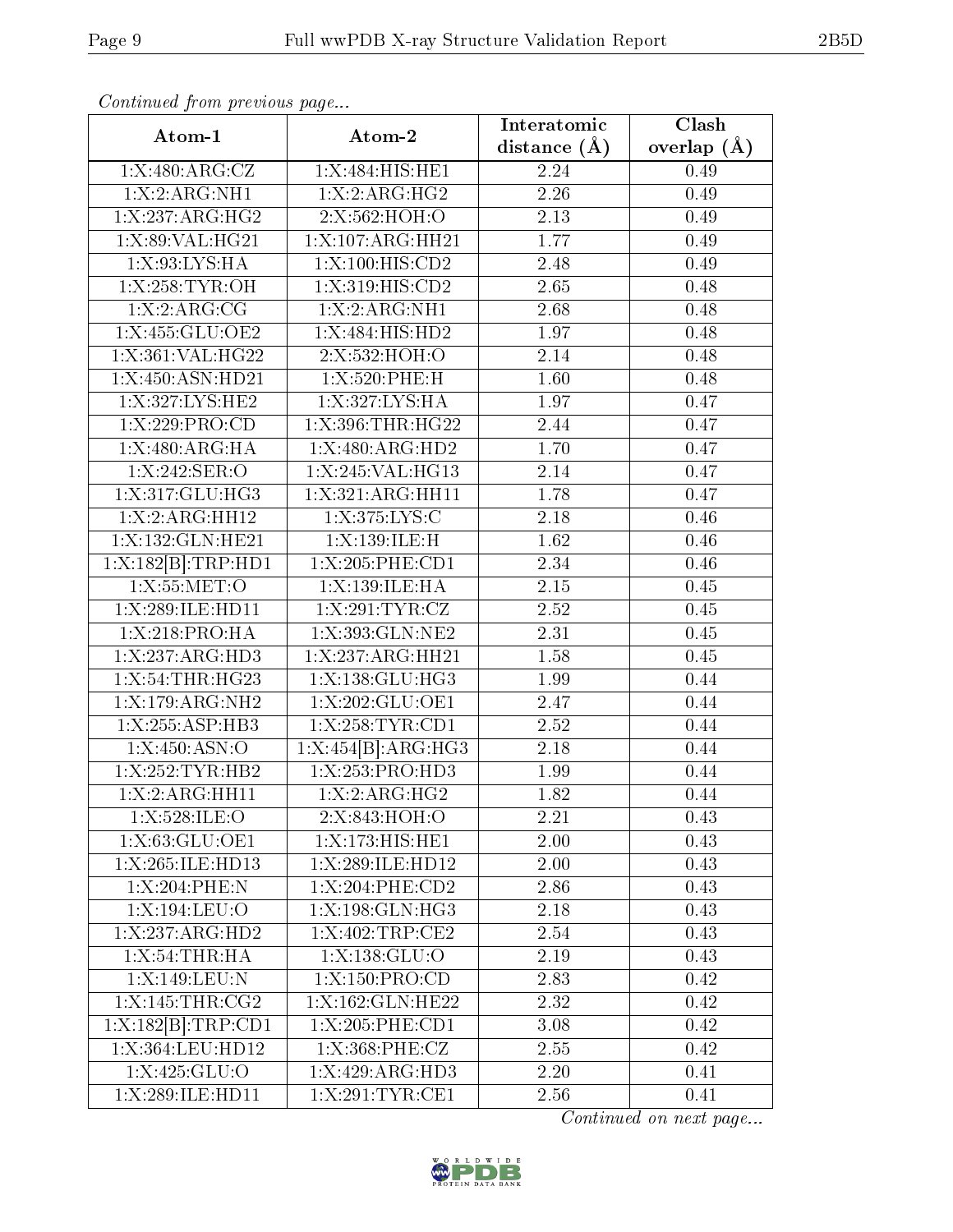| Atom-1             | Atom-2                        | Interatomic<br>distance $(A)$ | Clash<br>overlap $(A)$ |
|--------------------|-------------------------------|-------------------------------|------------------------|
| 1:X:182[B]:TRP:HZ3 | 2:X:673:HOH:O                 | 2.04                          | 0.41                   |
| 1: X: 88: GLU: CD  | $1:X:269:ARG:\overline{HH11}$ | 2.22                          | 0.40                   |
| 1:X:470:THR:OG1    | 1:X:471:ARG:N                 | 2.51                          | 0.40                   |
| 1:X:220:TYR:CD1    | 1:X:224:ARG:HD3               | 2.57                          | 0.40                   |
| 1:X:511:THR:O      | 2:X:665:HOH:O                 | 2.22                          | 0.40                   |

Continued from previous page...

There are no symmetry-related clashes.

### 5.3 Torsion angles  $(i)$

#### 5.3.1 Protein backbone  $(i)$

In the following table, the Percentiles column shows the percent Ramachandran outliers of the chain as a percentile score with respect to all X-ray entries followed by that with respect to entries of similar resolution.

The Analysed column shows the number of residues for which the backbone conformation was analysed, and the total number of residues.

| Mol Chain | Analysed   Favoured   Allowed   Outliers   Percentiles        |  |  |
|-----------|---------------------------------------------------------------|--|--|
|           | $\mid$ 518/528 (98%)   484 (93%)   30 (6%)   4 (1%)   19   19 |  |  |

All (4) Ramachandran outliers are listed below:

| Mol | Chain | Res | <b>Type</b> |
|-----|-------|-----|-------------|
|     |       | 474 | VAL         |
|     |       | 470 | THR.        |
|     |       | 514 | ILE         |
|     |       | 473 | SE R        |

#### 5.3.2 Protein sidechains (i)

In the following table, the Percentiles column shows the percent sidechain outliers of the chain as a percentile score with respect to all X-ray entries followed by that with respect to entries of similar resolution.

The Analysed column shows the number of residues for which the sidechain conformation was analysed, and the total number of residues.

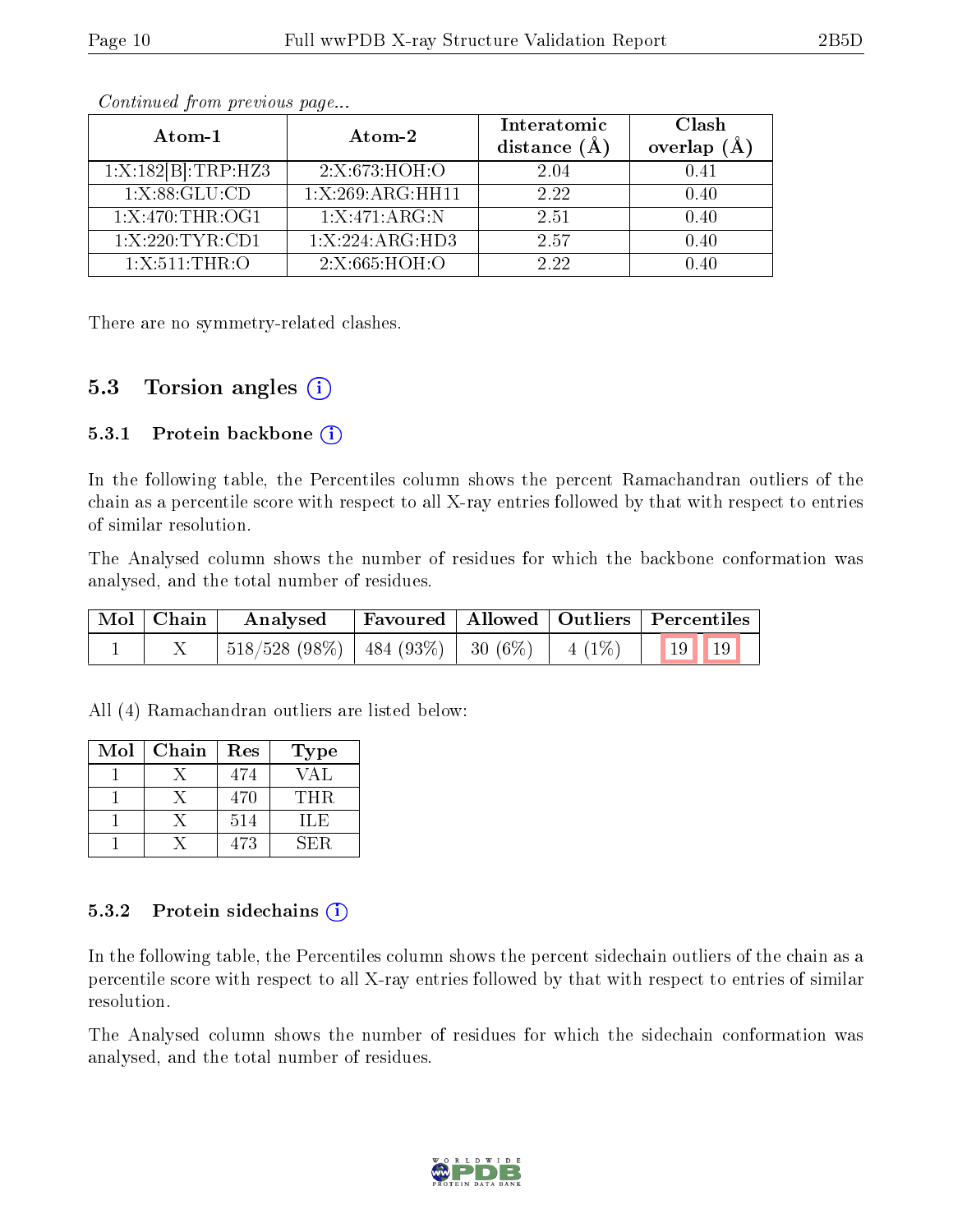| Mol   Chain | Analysed                                  |  | Rotameric   Outliers   Percentiles |
|-------------|-------------------------------------------|--|------------------------------------|
|             | $462/474$ (98\%)   413 (89\%)   49 (11\%) |  | $\boxed{6}$ 6                      |

All (49) residues with a non-rotameric sidechain are listed below:

| Mol            | $\overline{\text{Chain}}$                                                                                                                                                                                                                                                                                                                                              | Res              | Type                      |
|----------------|------------------------------------------------------------------------------------------------------------------------------------------------------------------------------------------------------------------------------------------------------------------------------------------------------------------------------------------------------------------------|------------------|---------------------------|
| $\overline{1}$ | $\overline{\mathrm{X}}$                                                                                                                                                                                                                                                                                                                                                | $\overline{2}$   | $\rm{ARG}$                |
| $\overline{1}$ | $\overline{X}$                                                                                                                                                                                                                                                                                                                                                         | $\overline{4}$   | $\overline{\text{LYS}}$   |
| $\overline{1}$ |                                                                                                                                                                                                                                                                                                                                                                        | $\overline{6}$   | $\overline{\text{LEU}}$   |
| $\mathbf{1}$   |                                                                                                                                                                                                                                                                                                                                                                        | <b>20</b>        | $\overline{\text{GLU}}$   |
| $\mathbf{1}$   |                                                                                                                                                                                                                                                                                                                                                                        | 23               | <b>HIS</b>                |
| $\overline{1}$ |                                                                                                                                                                                                                                                                                                                                                                        | $\overline{30}$  | $\overline{\text{LEU}}$   |
| $\overline{1}$ |                                                                                                                                                                                                                                                                                                                                                                        | 42               | $\overline{\text{LEU}}$   |
| $\overline{1}$ |                                                                                                                                                                                                                                                                                                                                                                        | $\overline{68}$  | $\overline{\rm{ARG}}$     |
| $\mathbf{1}$   |                                                                                                                                                                                                                                                                                                                                                                        | $\overline{70}$  | LEU                       |
| $\mathbf{1}$   |                                                                                                                                                                                                                                                                                                                                                                        | $\overline{76}$  | $\overline{\text{ARG}}$   |
| $\overline{1}$ |                                                                                                                                                                                                                                                                                                                                                                        | 84               | LEU                       |
| $\mathbf{1}$   |                                                                                                                                                                                                                                                                                                                                                                        | 90[A]            | $\overline{\mathrm{GLU}}$ |
| $\overline{1}$ | $\frac{\overline{X} \cdot \overline{X} \cdot \overline{X} \cdot \overline{X} \cdot \overline{X} \cdot \overline{X} \cdot \overline{X} \cdot \overline{X} \cdot \overline{X} \cdot \overline{X} \cdot \overline{X} \cdot \overline{X}}{\overline{X} \cdot \overline{X} \cdot \overline{X} \cdot \overline{X} \cdot \overline{X} \cdot \overline{X} \cdot \overline{X}}$ | 90 B             | $\overline{\mathrm{GLU}}$ |
| $\mathbf{1}$   |                                                                                                                                                                                                                                                                                                                                                                        | 91               | $\overline{\rm{ARG}}$     |
| $\mathbf{1}$   |                                                                                                                                                                                                                                                                                                                                                                        | $\overline{102}$ | MET                       |
| $\overline{1}$ |                                                                                                                                                                                                                                                                                                                                                                        | 104              | $\overline{\text{LYS}}$   |
| $\overline{1}$ |                                                                                                                                                                                                                                                                                                                                                                        | $\overline{112}$ | $\overline{\text{LYS}}$   |
| $\overline{1}$ |                                                                                                                                                                                                                                                                                                                                                                        | $\overline{114}$ | LEU                       |
| $\mathbf{1}$   |                                                                                                                                                                                                                                                                                                                                                                        | $\overline{123}$ | <b>ASN</b>                |
| $\overline{1}$ |                                                                                                                                                                                                                                                                                                                                                                        | 145              | THR                       |
| $\mathbf{1}$   | $\frac{\overline{X}}{\overline{X}}$ $\frac{\overline{X}}{\overline{X}}$                                                                                                                                                                                                                                                                                                | 179              | $\overline{\rm ARG}$      |
| $\overline{1}$ |                                                                                                                                                                                                                                                                                                                                                                        | $\overline{192}$ | LEU                       |
| $\overline{1}$ |                                                                                                                                                                                                                                                                                                                                                                        | 194              | LEU                       |
| $\mathbf 1$    |                                                                                                                                                                                                                                                                                                                                                                        | 196              | $\overline{\text{LEU}}$   |
| $\mathbf 1$    | $\frac{X}{X}$                                                                                                                                                                                                                                                                                                                                                          | $\overline{204}$ | PHE                       |
| $\overline{1}$ |                                                                                                                                                                                                                                                                                                                                                                        | 213              | PHE                       |
| $\overline{1}$ |                                                                                                                                                                                                                                                                                                                                                                        | 230              | $\overline{\text{SER}}$   |
| $\overline{1}$ | $\frac{\overline{X}}{\overline{X}}$                                                                                                                                                                                                                                                                                                                                    | 243              | GLU                       |
| $\mathbf{1}$   | $\overline{\mathrm{X}}$                                                                                                                                                                                                                                                                                                                                                | 245              | VAL                       |
| $\mathbf 1$    | $\rm X$                                                                                                                                                                                                                                                                                                                                                                | 259              | ${\rm ARG}$               |
| $\mathbf{1}$   |                                                                                                                                                                                                                                                                                                                                                                        | 269              | $\rm{ARG}$                |
| $\mathbf 1$    |                                                                                                                                                                                                                                                                                                                                                                        | 283              | $\overline{\text{VAL}}$   |
| $\mathbf{1}$   |                                                                                                                                                                                                                                                                                                                                                                        | 289              | ILE                       |
| $\mathbf 1$    | $\frac{\overline{X}}{\overline{X}}$ $\frac{\overline{X}}{\overline{X}}$                                                                                                                                                                                                                                                                                                | 299              | LEU                       |
| $\mathbf{1}$   | $\frac{\overline{X}}{\overline{X}}$                                                                                                                                                                                                                                                                                                                                    | 334              | $\overline{\text{LEU}}$   |
| $\mathbf{1}$   |                                                                                                                                                                                                                                                                                                                                                                        | 343              | $\rm \sqrt{AL}$           |
| $\mathbf{1}$   | $\overline{\mathrm{X}}$                                                                                                                                                                                                                                                                                                                                                | $\overline{349}$ | $\overline{\text{ASP}}$   |
| $\mathbf 1$    | $\overline{\mathrm{X}}$                                                                                                                                                                                                                                                                                                                                                | 364              | LEU                       |

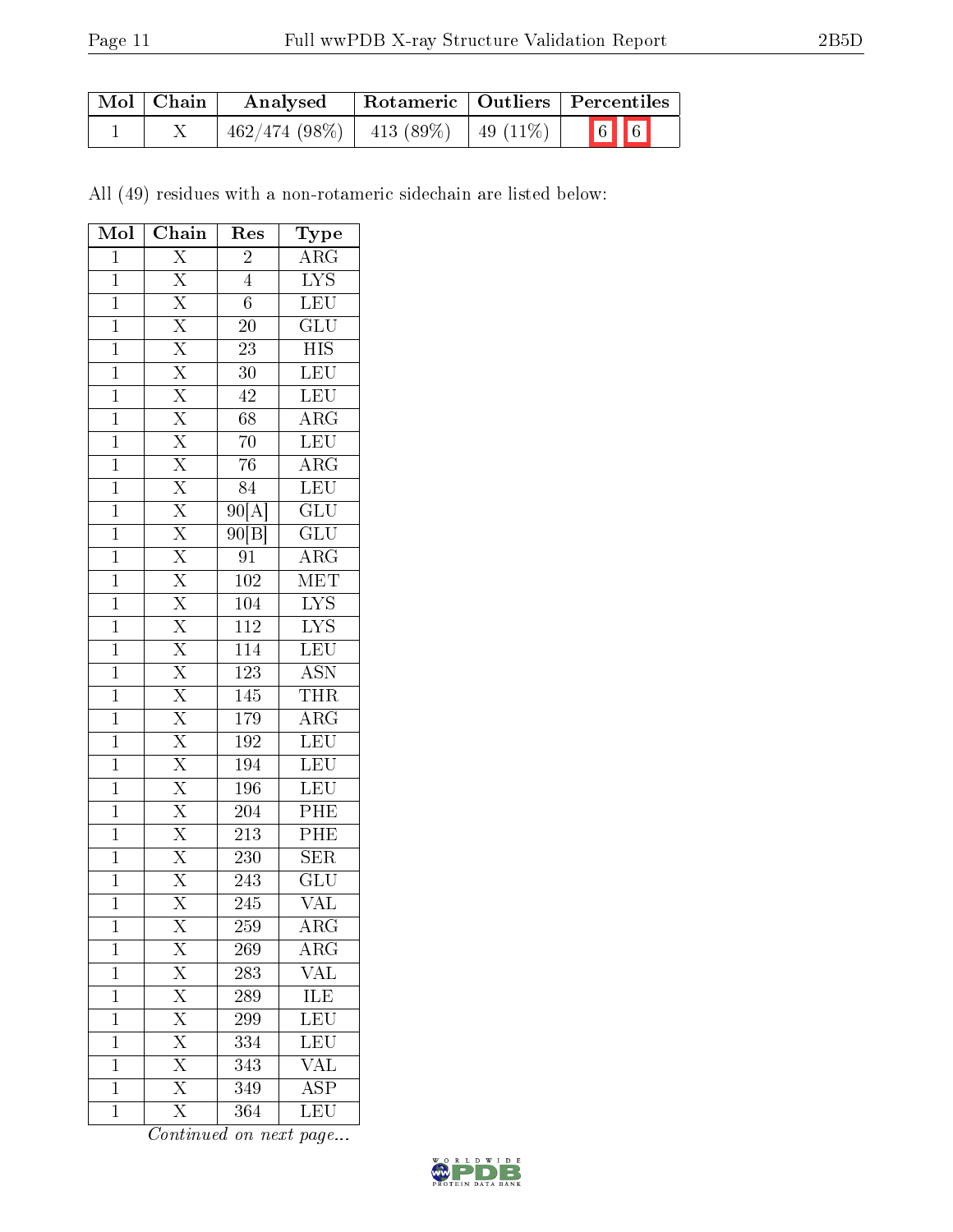|                |       | ı   |            |
|----------------|-------|-----|------------|
| Mol            | Chain | Res | Type       |
| 1              | X     | 370 | LEU        |
| 1              | X     | 385 | VAL        |
| 1              | X     | 392 | VAL        |
| 1              | X     | 396 | $\tt{THR}$ |
| 1              | X     | 421 | <b>ARG</b> |
| 1              | X     | 423 | LEU        |
| 1              | X     | 444 | LEU        |
| 1              | X     | 458 | LEU        |
| $\overline{1}$ | X     | 468 | MET        |
| 1              | X     | 522 | VAL        |
|                | Х     | 528 | ILE        |

Continued from previous page...

Some sidechains can be flipped to improve hydrogen bonding and reduce clashes. All (22) such sidechains are listed below:

| Mol            | Chain                   | Res              | Type                      |
|----------------|-------------------------|------------------|---------------------------|
| $\mathbf 1$    | $\overline{\mathrm{X}}$ | 12               | <b>HIS</b>                |
| $\mathbf 1$    | $\overline{\mathrm{X}}$ | 71               | <b>GLN</b>                |
| $\mathbf{1}$   | $\overline{\mathrm{X}}$ | 86               | $\overline{\mathrm{ASN}}$ |
| $\mathbf{1}$   | $\overline{\mathrm{X}}$ | 96               | <b>HIS</b>                |
| $\mathbf{1}$   | $\overline{\mathrm{X}}$ | 100              | <b>HIS</b>                |
| $\overline{1}$ | $\overline{\mathrm{X}}$ | 109              | $\overline{HIS}$          |
| $\mathbf{1}$   | $\overline{\mathrm{X}}$ | 123              | <b>ASN</b>                |
| $\mathbf{1}$   | $\overline{\mathrm{X}}$ | $\overline{1}32$ | $\overline{\text{GLN}}$   |
| $\mathbf{1}$   | $\overline{\mathrm{X}}$ | 169              | <b>ASN</b>                |
| $\overline{1}$ | $\overline{\mathrm{X}}$ | 173              | <b>HIS</b>                |
| $\mathbf{1}$   | $\overline{\mathrm{X}}$ | 198              | GLN                       |
| $\mathbf{1}$   | $\overline{\mathrm{X}}$ | 199              | <b>ASN</b>                |
| $\mathbf{1}$   | $\overline{\mathrm{X}}$ | 217              | $\overline{\text{GLN}}$   |
| $\mathbf{1}$   | $\overline{\mathrm{X}}$ | 244              | GLN                       |
| $\mathbf{1}$   | $\overline{\mathrm{X}}$ | 286              | <b>ASN</b>                |
| $\mathbf{1}$   | $\overline{\mathrm{X}}$ | 319              | <b>HIS</b>                |
| $\mathbf 1$    | $\overline{\mathrm{X}}$ | 372              | <b>ASN</b>                |
| $\overline{1}$ | $\overline{\mathrm{X}}$ | 393              | <b>GLN</b>                |
| $\mathbf{1}$   | $\overline{\mathrm{X}}$ | 424              | <b>HIS</b>                |
| $\mathbf 1$    | $\overline{\mathrm{X}}$ | 450              | ASN                       |
| $\mathbf{1}$   | $\overline{\mathrm{X}}$ | 484              | <b>HIS</b>                |
| $\overline{1}$ | $\overline{\mathrm{X}}$ | 494              | <b>GLN</b>                |

### 5.3.3 RNA (i)

There are no RNA molecules in this entry.

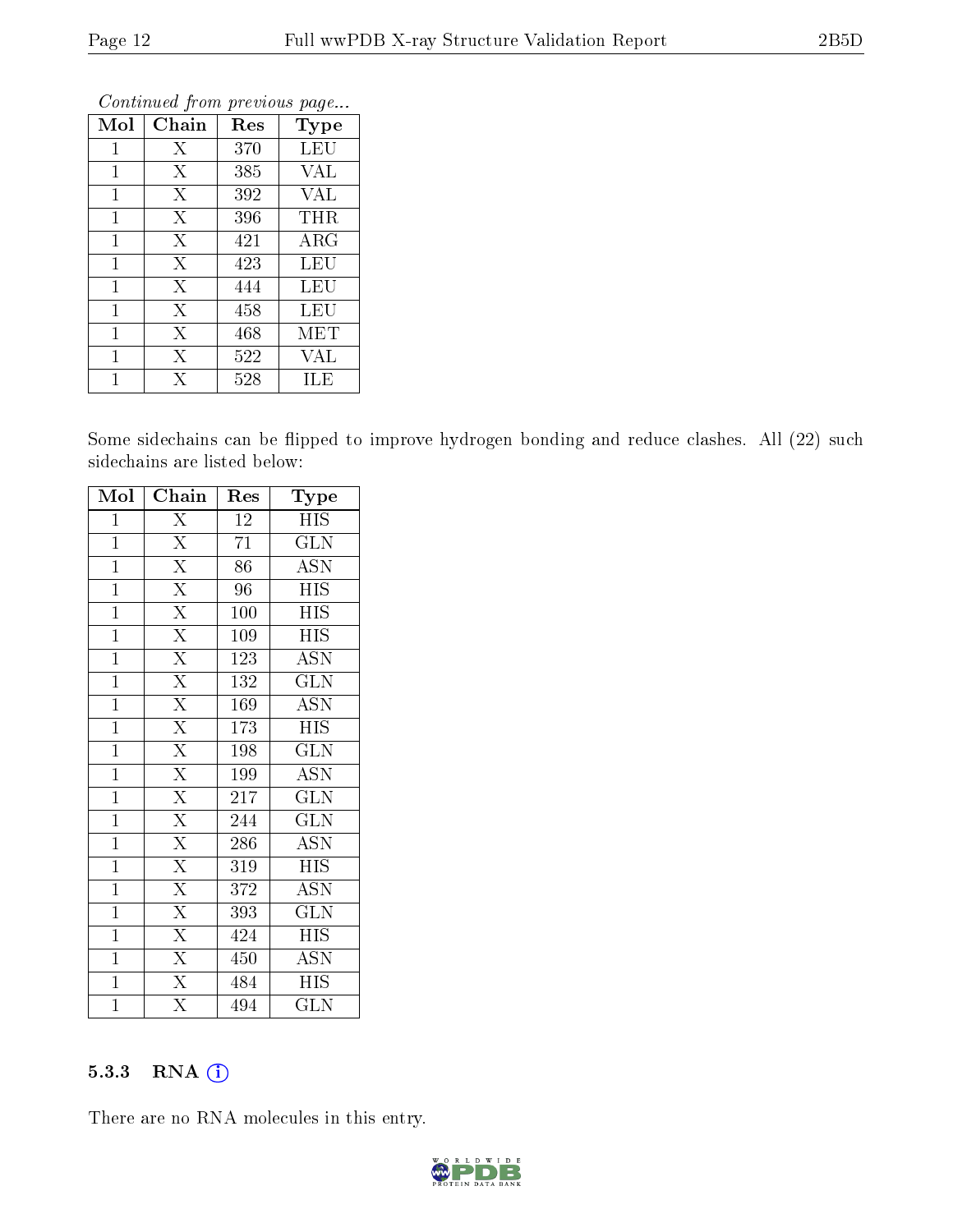#### 5.4 Non-standard residues in protein, DNA, RNA chains (i)

There are no non-standard protein/DNA/RNA residues in this entry.

#### 5.5 Carbohydrates (i)

There are no carbohydrates in this entry.

#### 5.6 Ligand geometry (i)

There are no ligands in this entry.

#### 5.7 [O](https://www.wwpdb.org/validation/2017/XrayValidationReportHelp#nonstandard_residues_and_ligands)ther polymers  $(i)$

There are no such residues in this entry.

#### 5.8 Polymer linkage issues (i)

There are no chain breaks in this entry.

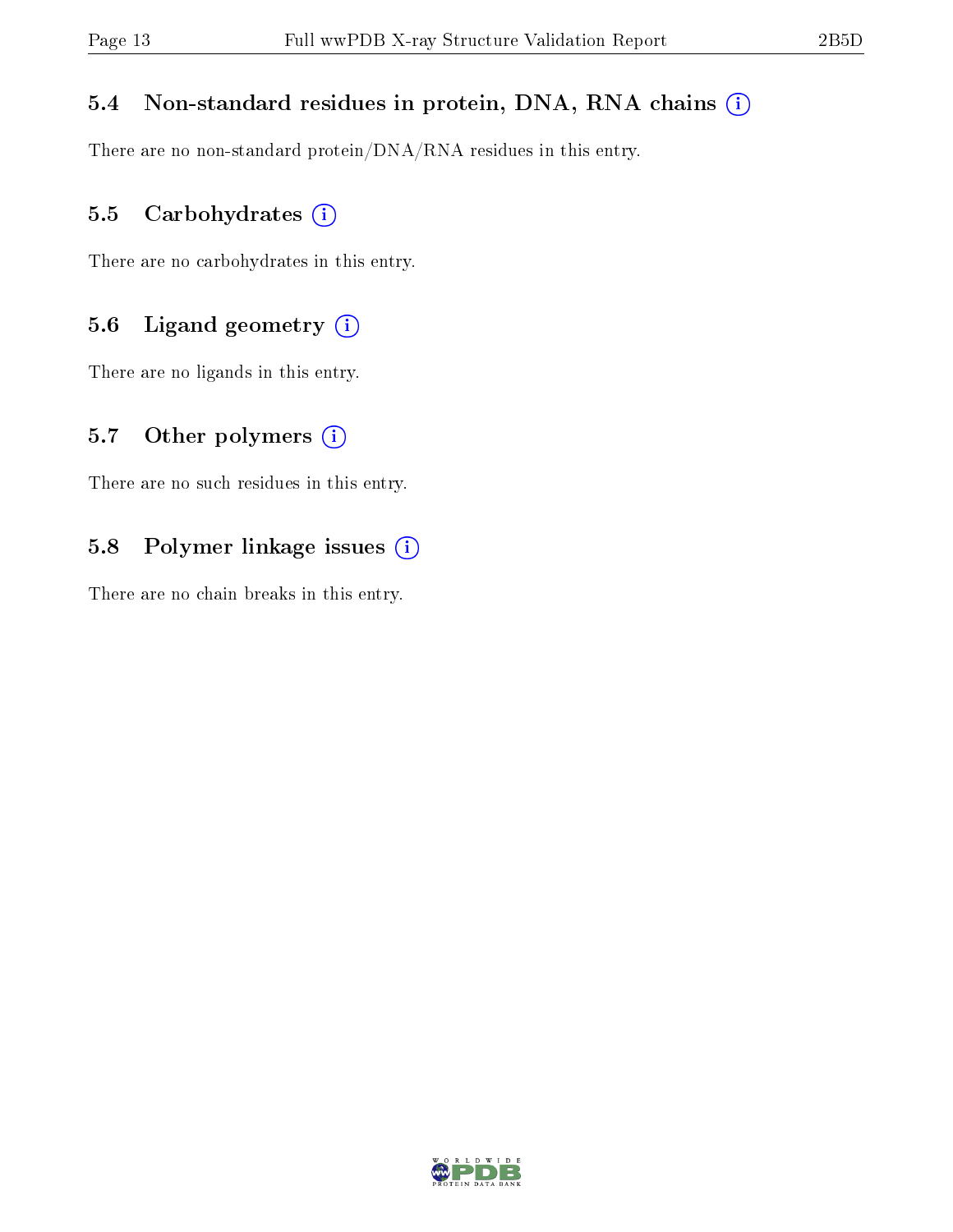# 6 Fit of model and data  $(i)$

## 6.1 Protein, DNA and RNA chains  $(i)$

In the following table, the column labelled  $#RSRZ> 2'$  contains the number (and percentage) of RSRZ outliers, followed by percent RSRZ outliers for the chain as percentile scores relative to all X-ray entries and entries of similar resolution. The OWAB column contains the minimum, median,  $95<sup>th</sup>$  percentile and maximum values of the occupancy-weighted average B-factor per residue. The column labelled ' $Q< 0.9$ ' lists the number of (and percentage) of residues with an average occupancy less than 0.9.

| $\text{Mol} \mid \text{Chain}$ | Analysed         | $^+$ <rsrz></rsrz> | $\#\text{RSRZ}\text{>2}$                            | $\rm OWAB(\AA^2)~\mid Q\hspace{-0.05cm}<\hspace{-0.05cm}0.9$ |  |
|--------------------------------|------------------|--------------------|-----------------------------------------------------|--------------------------------------------------------------|--|
|                                | $1518/528(98\%)$ | 0.30               | $\mid 35(6\%) \mid 17 \mid 16 \mid 36, 58, 91, 108$ |                                                              |  |

All (35) RSRZ outliers are listed below:

| Mol            | Chain                   | Res              | Type                      | <b>RSRZ</b>      |
|----------------|-------------------------|------------------|---------------------------|------------------|
| $\mathbf{1}$   | $\overline{\mathrm{X}}$ | 404              | <b>ALA</b>                | 10.4             |
| $\overline{1}$ | $\overline{\mathrm{X}}$ | 283              | <b>VAL</b>                | 5.0              |
| $\overline{1}$ | $\overline{\mathrm{X}}$ | $\overline{94}$  | $\overline{\text{LYS}}$   | 4.8              |
| $\overline{1}$ | $\overline{\mathrm{X}}$ | 470              | <b>THR</b>                | 4.6              |
| $\overline{1}$ | $\overline{\mathrm{X}}$ | 468              | $\overline{\text{MET}}$   | $\overline{4.4}$ |
| $\overline{1}$ | $\overline{\text{X}}$   | 466              | PHE                       | $4.\overline{3}$ |
| $\overline{1}$ | $\overline{\mathrm{X}}$ | $\overline{29}$  | <b>TRP</b>                | 4.0              |
| $\overline{1}$ | $\overline{\mathrm{X}}$ | 471              | $\overline{\rm{ARG}}$     | $\overline{3.7}$ |
| $\mathbf{1}$   | $\overline{\mathrm{X}}$ | 465              | $\overline{\rm ALA}$      | 3.4              |
| $\overline{1}$ | $\overline{\mathrm{X}}$ | 476              | <b>TYR</b>                | $\overline{3.3}$ |
| $\overline{1}$ | $\overline{\mathrm{X}}$ | 472              | <b>THR</b>                | $\overline{3.3}$ |
| $\overline{1}$ | $\overline{\mathrm{X}}$ | 275              | $\overline{\text{LYS}}$   | $\overline{3.2}$ |
| $\overline{1}$ | $\overline{\mathrm{X}}$ | 467              | ILE                       | 3.1              |
| $\overline{1}$ | $\overline{\mathrm{X}}$ | 403              | $\overline{\text{GLY}}$   | $\overline{2.9}$ |
| $\overline{1}$ | $\overline{\mathrm{X}}$ | 90[A]            | $\overline{\text{GLU}}$   | $\overline{2.9}$ |
| $\overline{1}$ | $\overline{\mathrm{X}}$ | $\overline{1}$   | <b>MET</b>                | 2.8              |
| $\overline{1}$ | $\overline{\mathrm{X}}$ | 272              | $\overline{\text{GLU}}$   | $\overline{2.8}$ |
| $\overline{1}$ | $\overline{\text{X}}$   | 514              | ILE                       | $\overline{2.7}$ |
| $\mathbf{1}$   | $\overline{\mathrm{X}}$ | $\overline{25}$  | $\overline{\text{LEU}}$   | 2.7              |
| $\overline{1}$ | $\overline{\mathrm{X}}$ | $\overline{23}$  | <b>HIS</b>                | 2.6              |
| $\mathbf{1}$   | $\overline{\mathrm{X}}$ | 474              | <b>VAL</b>                | 2.6              |
| $\overline{1}$ | $\overline{\mathrm{X}}$ | $\overline{356}$ | <b>TRP</b>                | $\overline{2.5}$ |
| $\overline{1}$ | $\overline{\mathrm{X}}$ | 416              | $\overline{\mathrm{ASN}}$ | $2.5\,$          |
| $\overline{1}$ | $\overline{\mathrm{X}}$ | 464              | <b>TRP</b>                | $\overline{2.5}$ |
| $\mathbf{1}$   | $\overline{\text{X}}$   | 361              | <b>VAL</b>                | 2.5              |
| $\mathbf{1}$   | $\overline{\mathrm{X}}$ | 68               | ARG                       | 2.4              |
| $\overline{1}$ | $\overline{\mathrm{X}}$ | 9                | LEU                       | $\overline{2.3}$ |